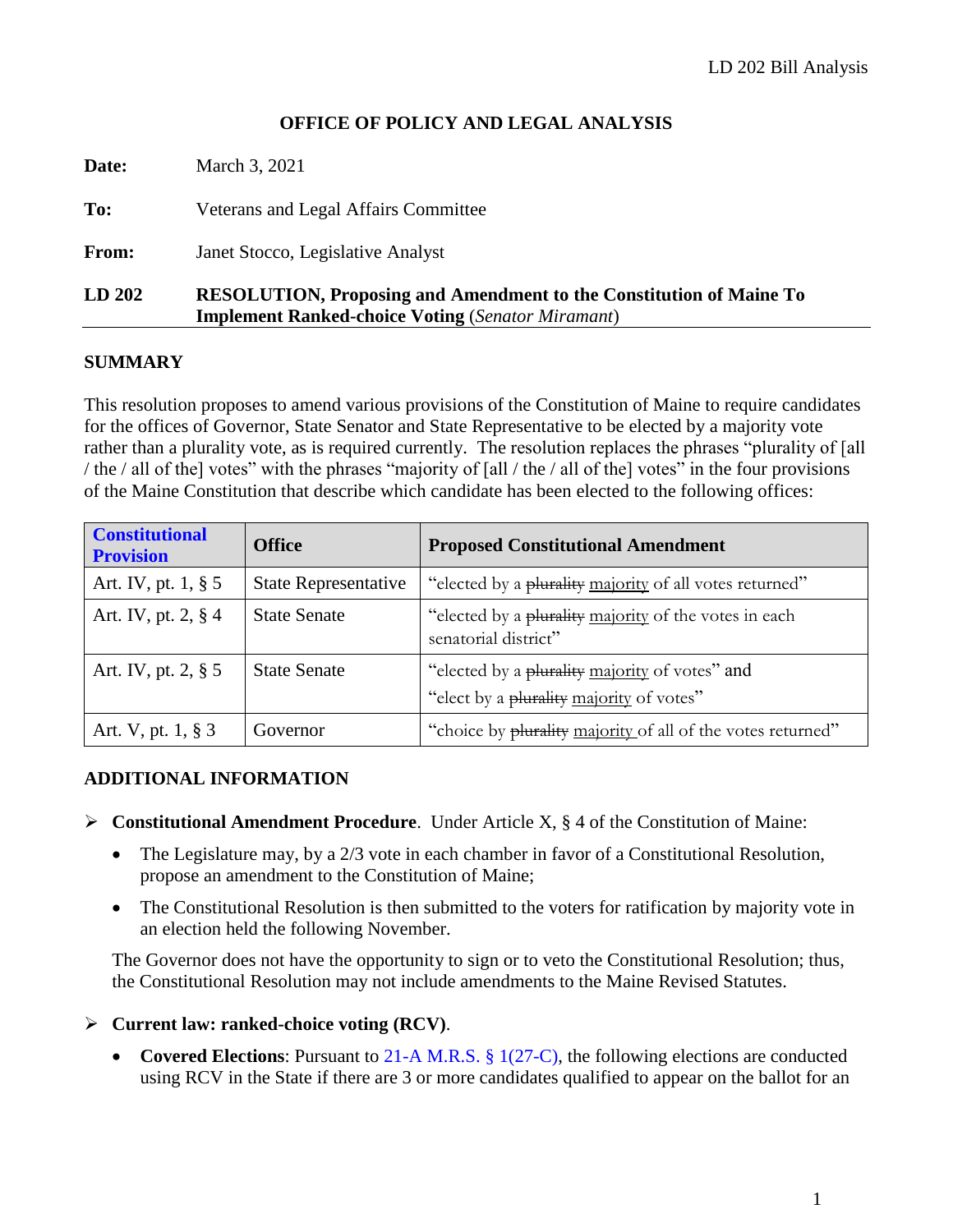office **or** if there are at least 2 candidates qualified to appear on the ballot for an office and at least one declared write-in candidate for that office:

A. Primary elections for the offices of United States Senator, United States Representative to Congress, Governor, State Senator and State Representative;

B. General and special elections for the offices of United States Senator and United States Representative to Congress;

D. General elections for presidential electors; and

E. Primary elections for the office of President of the United States.

- ➢ **RCV procedures**. The procedures through which a candidate is declared the winner in an election determined by RCV are set forth [21-A M.R.S. §](http://legislature.maine.gov/legis/statutes/21-A/title21-Asec723-A.html) 723-A and the [rules adopted](https://www.maine.gov/sos/cec/rules/29/250/250c535.docx) by the Office of the Secretary of State. These procedures are also summarized in the memorandum attached to the Secretary of State' [testimony](http://www.mainelegislature.org/legis/bills/getTestimonyDoc.asp?id=142491) and on the Secretary of State's [website.](https://www.maine.gov/sos/cec/elec/upcoming/rcv.html)
- ➢ **RCV and the "plurality" requirements of the Maine Constitution**. In November 2016, *An Act To Establish Ranked Choice Voting*, a citizen-initiated bill, was approved by the voters. [I.B. 2017,](http://www.mainelegislature.org/legis/bills/bills_127th/chappdfs/IB3.pdf)  [ch. 3.](http://www.mainelegislature.org/legis/bills/bills_127th/chappdfs/IB3.pdf) Under this Act, RCV would have applied to all elections—primary, general and special elections—for U.S. Senator, U.S. Representative to Congress, Governor, State Senator and State Representative. In response, the Maine Senate sought an advisory opinion from the Justices of the Maine Supreme Judicial Court under [Art.](http://legislature.maine.gov/ros/LawsOfMaine/#Const) 6, § 3 of the Constitution of Maine on several questions, including whether "the method of ranked-choice voting established by the Act in elections for Representative, Senator and Governor violate the provisions of the Constitution of Maine"—*i.e.,* the constitutional provisions quoted in the chart above— "which declare that the person elected shall be the candidate who receives a plurality of all of the votes counted and declared by city and town officials as recorded on lists returned to the Secretary of State"?

The Justices unanimously answered this question in the affirmative: in any general election for State Representative, State Senator or Governor in which there are more than 2 candidates, the Justices opined, the Act "is in direct contradiction to the plurality requirements of the Maine Constitution" because it "would not declare the plurality candidate the winner of the election, but would require continued tabulation until a majority is achieved or all votes are exhausted." *[Opinion of the Justices](https://www.courts.maine.gov/courts/sjc/lawcourt/2017/17me100.pdf)*, [2017 ME 100, ¶65.](https://www.courts.maine.gov/courts/sjc/lawcourt/2017/17me100.pdf) Although this opinion was "advisory only, and [did] not provide binding precedent," in 2018 the Maine Supreme Judicial Court, sitting as the Law Court, specifically adopted both the conclusion and the reasoning of the Justices' 2017 advisory opinion "in full." *[Maine Senate](https://www.courts.maine.gov/courts/sjc/lawcourt/2018/18me052.pdf)  v. Secretary of State*[, 2018 ME 52, ¶4 n.12.](https://www.courts.maine.gov/courts/sjc/lawcourt/2018/18me052.pdf) The Court also observed that its decision did not apply to primary elections for these State offices, as primary elections "are governed entirely by statute and find no source in the Maine Constitution itself." *Id.* ¶5 n.5.

An outline of the legislative history of RCV, history of elections determined by RCV in Maine, as well as a brief chronological summary of the court challenges to RCV in Maine, is attached.

## **AMENDMENT PROPOSED AT PUBLIC HEARING**

➢ **Proposed Amendment - League of Women Voters of Maine**: The League proposed amending LD 202 to match a provision included in [LD 1477](http://www.mainelegislature.org/legis/bills/getPDF.asp?paper=HP1079&item=1&snum=129) from the 129th Legislature that, instead of simply replacing "plurality" with "majority" in the constitutional provisions regarding elections for State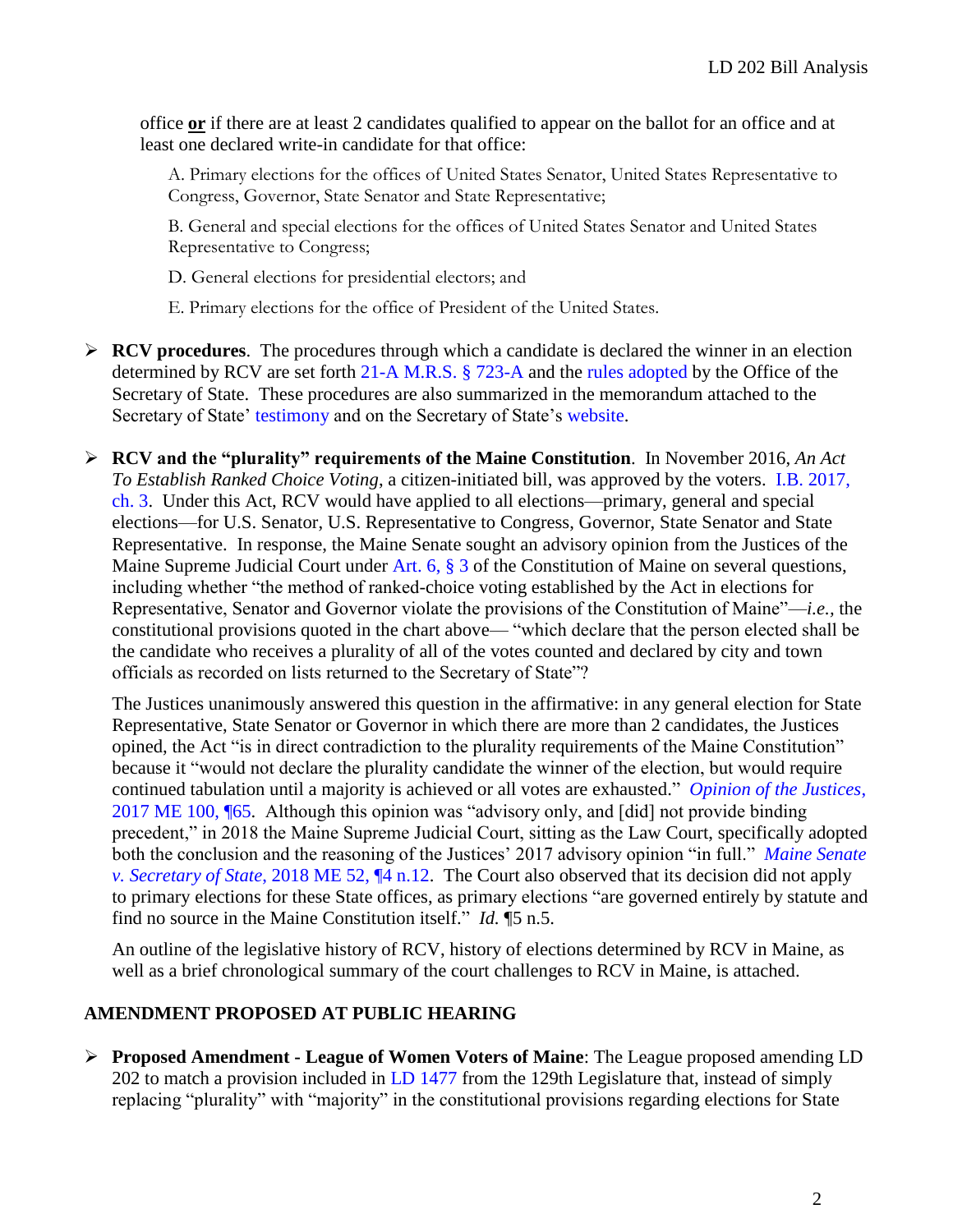Representatives, State Senators and the Governor, would have created the following new provision within Article IV, pt. 3 (Legislative Power):

**Section 24. Elections by plurality or majority.** The Legislature, or the people acting pursuant to Section 18, shall predetermine by law whether the electors choose the Governor, Senators and Representatives by a plurality or majority of the votes.

*Analyst Note*: In the First Regular Session of the 129th Legislature, a majority (8-5) of the VLA Committee voted in favor of an [amended version of LD 1477](http://www.mainelegislature.org/legis/bills/bills_129th/billtexts/HP107902.asp) that would have replaced the language quoted above with the following:

**Section 24. Method for tabulating votes for Representatives, Senators and Governor.** The Legislature, or the people acting pursuant to Section 18, shall, by proper enactment, predetermine the methods for sorting and counting votes cast for Representatives, Senators and Governor and the method for determining who has been elected to these offices.

This amended version of the constitutional resolution failed final passage in the House during the First Regular Session, was placed on the Special Appropriations Table in the Senate and ultimately died there when the Legislature adjourned *sine die* at the end of the Second Regular Session.

# **TECHNICAL ISSUES**

➢ "**Majority" Requirement and RCV.** If LD 202 is ratified, it will amend the Constitution of Maine to provide that the general election candidate for State Representative, State Senator or Governor who receives a "majority of the votes" or a "majority of all [of the] votes returned" is elected to the office. As noted by the League of Women Voters of Maine, this language does not require the use of RCV to identify a "majority" winner in these elections. Instead, the use of a runoff election to identify a "majority" candidate would also be consistent with this language.

An argument also could be made that the use of current RCV counting procedures may not always end with the winning candidate having received a "majority of the votes" or a "majority of all votes returned." As has occurred in at least one Maine election to date, under [21-A M.R.S.A. §723-A,](http://legislature.maine.gov/legis/statutes/21-A/title21-Asec723-A.html) a candidate can be declared the winner by having the *most votes counted in the final round* of RCV even though the number of votes counted for that candidate in the final round is not a *majority of all votes originally cast* in the election. In a footnote to their 2017 advisory opinion, the Justices of the Maine Supreme Judicial Court described just such an RCV candidate as "win[ning] by a plurality of votes." *Opinion of the Justices*[, 2017 ME 100, ¶65 n. 38.](https://www.courts.maine.gov/courts/sjc/lawcourt/2017/17me100.pdf) The Justices' use of "plurality" in this description suggests the Court may not consider this winning RCV candidate as having received a "majority" of the votes.

If the Committee is concerned that the RCV counting procedures do not always comply with LD 202's proposed constitutional language, it may want to consider amending LD 202 in a manner similar to the [committee amendment to LD 1477](http://www.mainelegislature.org/legis/bills/bills_129th/billtexts/HP107902.asp) in the 129th Legislature—*i.e.,* to require the Legislature or the people through a direct initiative to determine the method for counting and sorting the votes and declaring the winner of elections for Representatives, Senators and Governor. Although the amendment to LD 1477 did not require that the election procedure established by the Legislature or by direct initiative result in a "majority" winner rather than a "plurality" winner, the committee may of course add this restriction if it feels that restriction would be appropriate.